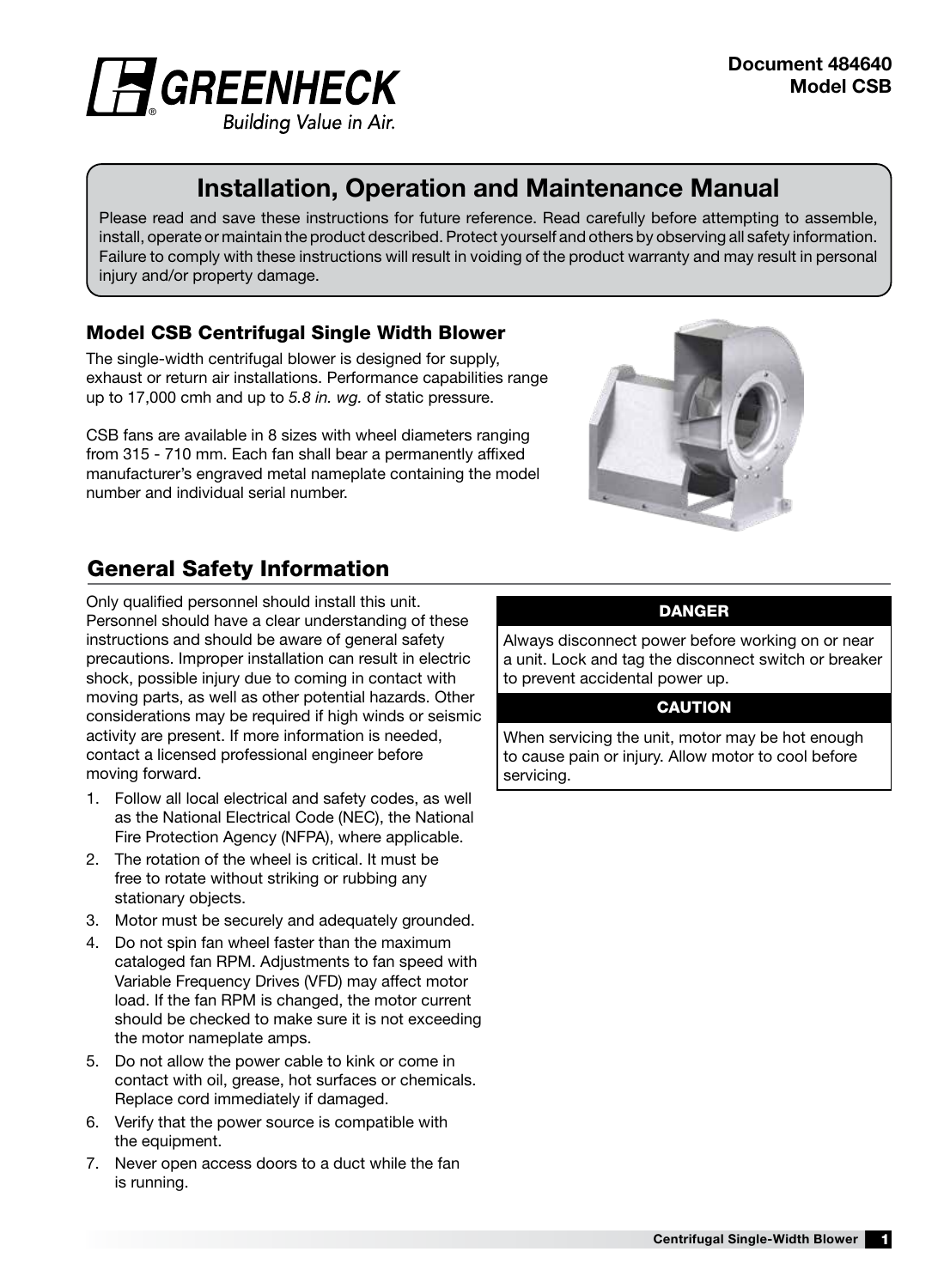## **Receiving**

Upon receiving the product, check to ensure all items are accounted for by referencing the delivery receipt or packing list. Inspect each crate or carton for shipping damage before accepting delivery. Alert the carrier of any damage detected. The customer will make a notation of damage (or shortage of items) on the delivery receipt and all copies of the bill of lading which is countersigned by the delivering carrier. If damaged, immediately contact your local sales representative. Any physical damage to the unit after acceptance is not the responsibility of manufacturer.

## Unpacking

Verify that all required parts and the correct quantity of each item have been received. If any items are missing, report shortages to your local representative to arrange for obtaining missing parts. Sometimes it is not possible that all items for the unit be shipped together due to availability of transportation and truck space. Confirmation of shipment(s) must be limited to only items on the bill of lading.

## Handling

Fans are to be rigged and moved by the lifting brackets provided or by the skid when a forklift is used. Location of brackets varies by model and size. Handle in such a manner as to keep from scratching or chipping the coating. Damaged finish may reduce the ability of the fan to resist corrosion. Fans should never be lifted by the shaft, fan housing, motor, belt guard, windband or accessories.

## Storage

- Rotate fan wheel monthly and purge bearings once every three months
- Energize fan motor once every three months
- Store belts flat to keep them from warping and stretching
- Store unit in a location which does not have vibration
- After storage period, purge grease before putting fan into service.

If storage of fan is in a humid, dusty or corrosive atmosphere, rotate the fan and purge the bearings once a month. Improper storage which results in damage to the fan will void the warranty.

Fans are protected against damage during shipment. If the unit cannot be installed and operated immediately, precautions need to be taken to prevent deterioration of the unit during storage. The user assumes responsibility of the fan and accessories while in storage. The manufacturer will not be responsible for damage during storage. These suggestions are provided solely as a convenience to the user.

**INDOOR -** The ideal environment for the storage of fans and accessories is indoors, above grade, in a low humidity atmosphere which is sealed to prevent the entry of blowing dust, rain or snow. Temperatures should be evenly maintained between 30° to 110°F *(-1° to 43°C)*, wide temperature swings may cause condensation and "sweating" of metal parts. All accessories must be stored indoors in a clean, dry atmosphere.

Remove any accumulations of dirt, water, ice, or snow and wipe dry before moving to indoor storage. To avoid "sweating" of metal parts allow cold parts to reach room temperature. To dry parts and packages, use a portable electric heater to remove any moisture build up. Leave coverings loose to permit air circulation and to allow for periodic inspection.

The unit should be stored at least 3½ inches *(89 mm)* off the floor on wooden blocks covered with moisture proof paper or polyethylene sheathing. Aisles between parts and along all walls should be provided to permit air circulation and space for inspection.

**OUTDOOR -** Fans designed for outdoor applications may be stored outdoors, if absolutely necessary. Roads or aisles for portable cranes and hauling equipment are needed.

The fan should be placed on a level surface to prevent water from leaking into the fan. The fan should be elevated on an adequate number of wooden blocks so it is above water and snow levels and has enough blocking to prevent it from settling into soft ground. Locate parts far enough apart to permit air circulation, sunlight and space for periodic inspection. To minimize water accumulation, place all fan parts on blocking supports so rain water will run off.

Do not cover parts with plastic film or tarps as these cause condensation of moisture from the air passing through heating and cooling cycles.

Fan wheels should be blocked to prevent spinning caused by strong winds.

## Inspection and Maintenance During Storage

While in storage, inspect fans once per month. Keep a record of inspection and maintenance performed.

If moisture or dirt accumulations are found on parts, the source should be located and eliminated. At each inspection, rotate the wheel by hand ten to fifteen revolutions to distribute lubricant in motor and bearings. If paint deterioration begins, consideration should be given to touch-up or repainting. Fans with special coatings may require special techniques for touch-up or repair.

Machined parts coated with rust preventive should be restored to good condition promptly if signs of rust occur. Immediately remove the original rust preventive coating with petroleum solvent and clean with lintfree cloths. Polish any remaining rust from surface with crocus cloth or fine emery paper and oil. Do not destroy the continuity of the surfaces. Thoroughly wipe clean with Tectyl® 506 (Ashland Inc.) or the equivalent. For hard to reach internal surfaces or for occasional use, consider using Tectyl® 511M Rust Preventive, WD-40® or the equivalent.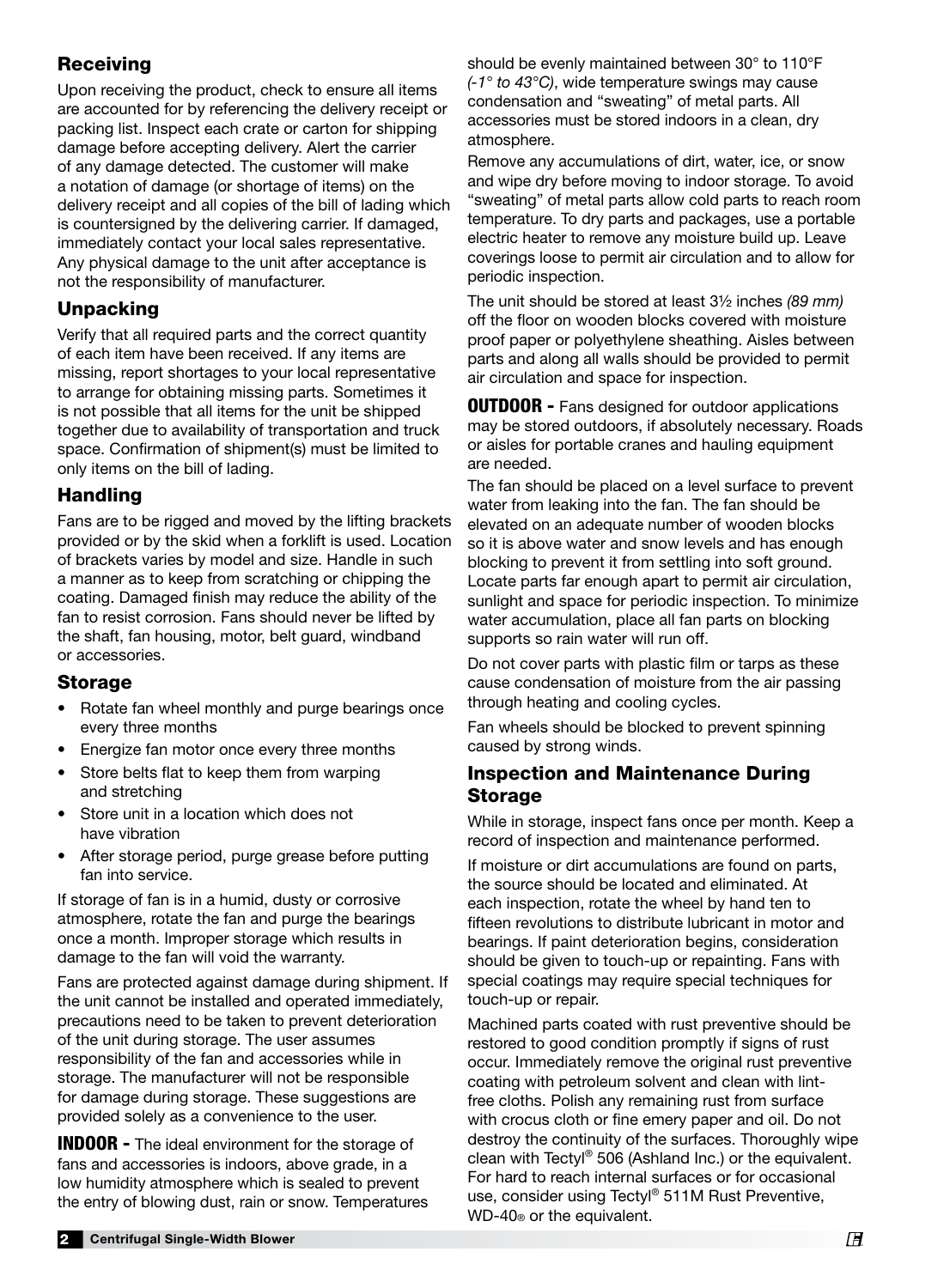#### Removing from Storage

As fans are removed from storage to be installed in

their final location, they should be protected and maintained in a similar fashion until the fan equipment goes into operation.

Prior to assembly and installation of the unit and system components, inspect the fan assembly to make sure it is in working order.

- 1. Check all fasteners, set screws on the fan, wheel, bearings, drive, motor base and accessories for tightness.
- 2. Rotate the fan wheel by hand and assure no parts are rubbing.
- 3. Ensure wheel backplate is equidistant from inlet cone ID on both sides (in case of double-wide wheel) for proper wheel centering.

# Table of Contents

| Installation                            |
|-----------------------------------------|
|                                         |
| Method for Wheel Centering 5            |
|                                         |
| Alignment of Pulleys and Belts  5       |
|                                         |
| Unit Start-Up                           |
| Visual Inspection of Equipment 6        |
|                                         |
| Additional Steps for Initial Start-Up 6 |
|                                         |
| Routine Maintenance and Operation       |
|                                         |
|                                         |
| Bearing Lubrication Schedule 8          |
| Wheel and Fastener Maintenance 8        |
| <b>Bearing Replacement</b>              |
|                                         |
|                                         |
|                                         |
|                                         |
| $Troubles hooting. 10$                  |
|                                         |
|                                         |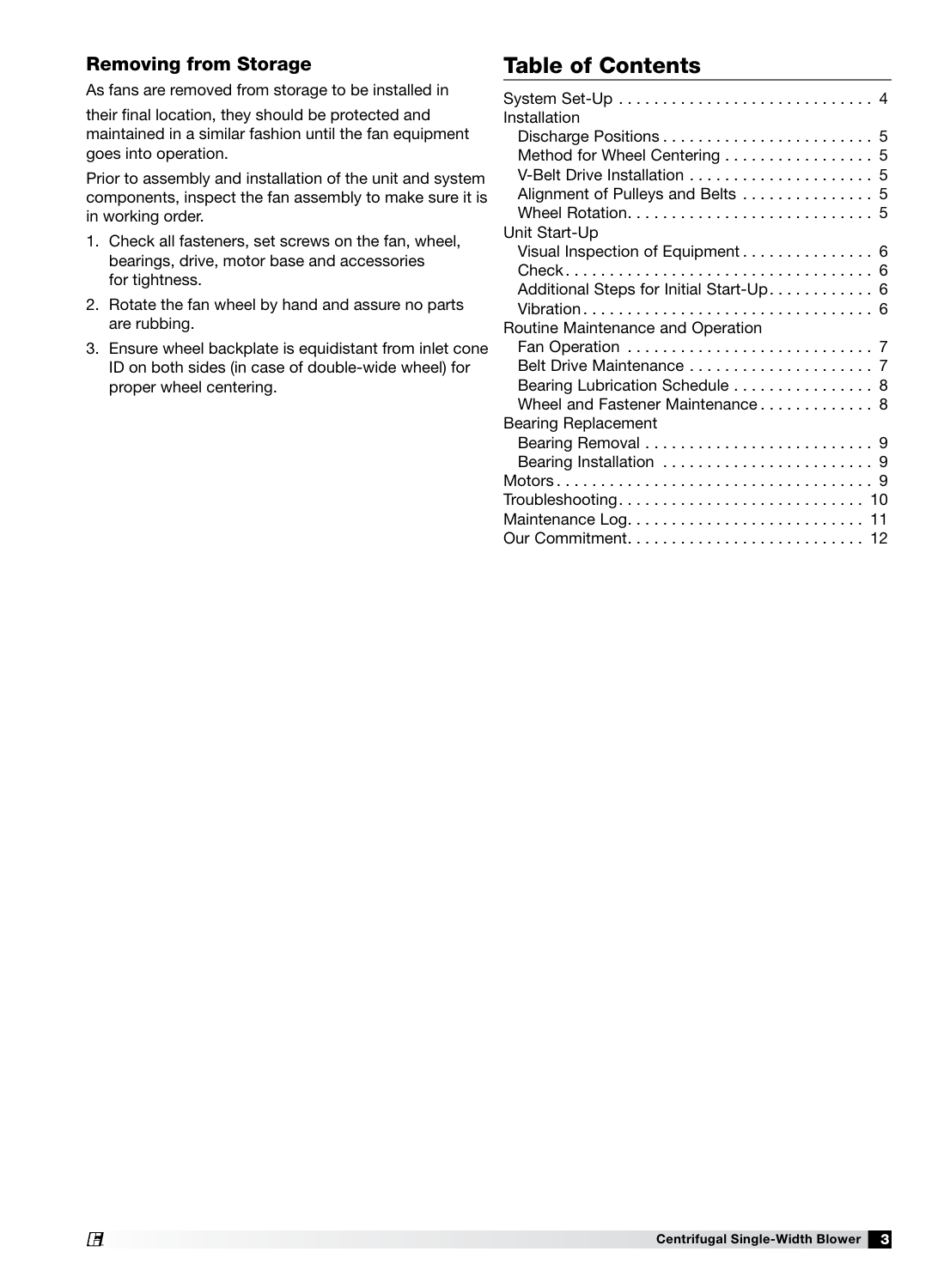# System Set-Up

Installations with inlet or discharge configurations that deviate from this manual may result in reduced fan performance. Restricted or unstable flow at the fan inlet can cause pre-rotation of incoming air or uneven loading of the fan wheel, yielding large system losses, increased sound levels and structural failure of the fan wheel. Free turbulent flow in the discharge ductwork will also result in system effect losses. Refer to the following diagrams for the most efficient installation conditions.

#### Ducted Inlet Installations

Inlet Duct Turns - Installation of a duct turn or elbow

too close to the fan inlet reduces fan performance because air is loaded unevenly into the fan wheel. To achieve full fan performance, there should be at least three fan wheel diameters between the turn or elbow and the **POOR** fan inlet.





Three fan wheel diameters Inlet Spin - Inlet spin is a frequent cause of reduced fan performance. The change in fan performance is a function of the intensity of spin and not easily defined. The best solution is proper duct design and airflow patterns. Turning vanes reduce the effects of inlet spin.



# **Ducted Outlet Installations**

Discharge Duct Turns - Duct turns located near the fan discharge should always be in the direction of the fan rotation.

Fan performance is reduced when duct turns are Fan pertormance is reduced wnen duct τι<br>made immediately off the fan discharge. To achieve cataloged fan performance there should be at least three equivalent duct diameters of straight ductwork between the fan discharge and ansenarge and<br>any duct turns. Rotion POOR GOOD  $\mathcal{S}$   $\mathcal{S}$   $\mathcal{S}$   $\mathcal{S}$   $\mathcal{S}$   $\mathcal{S}$   $\mathcal{S}$   $\mathcal{S}$   $\mathcal{S}$   $\mathcal{S}$   $\mathcal{S}$   $\mathcal{S}$   $\mathcal{S}$   $\mathcal{S}$   $\mathcal{S}$   $\mathcal{S}$   $\mathcal{S}$   $\mathcal{S}$   $\mathcal{S}$   $\mathcal{S}$   $\mathcal{S}$   $\mathcal{S}$   $\mathcal{S}$   $\mathcal{S}$   $\mathcal{$ 



# Non-Ducted Installations

Inlet Clearance - Installation of a fan with an open inlet too close to a wall or bulkhead will cause reduced fan performance. It is desirable to have a minimum of three-fourths of a wheel diameter between the fan inlet and the wall. of<br>:h<br>ete  $U$ UTULET VELOCITY







Parallel Fan Installation

Free Discharge - Free or abrupt discharge into a plenum results in a reduction in fan performance. The effect of discharge static regain is not realized.

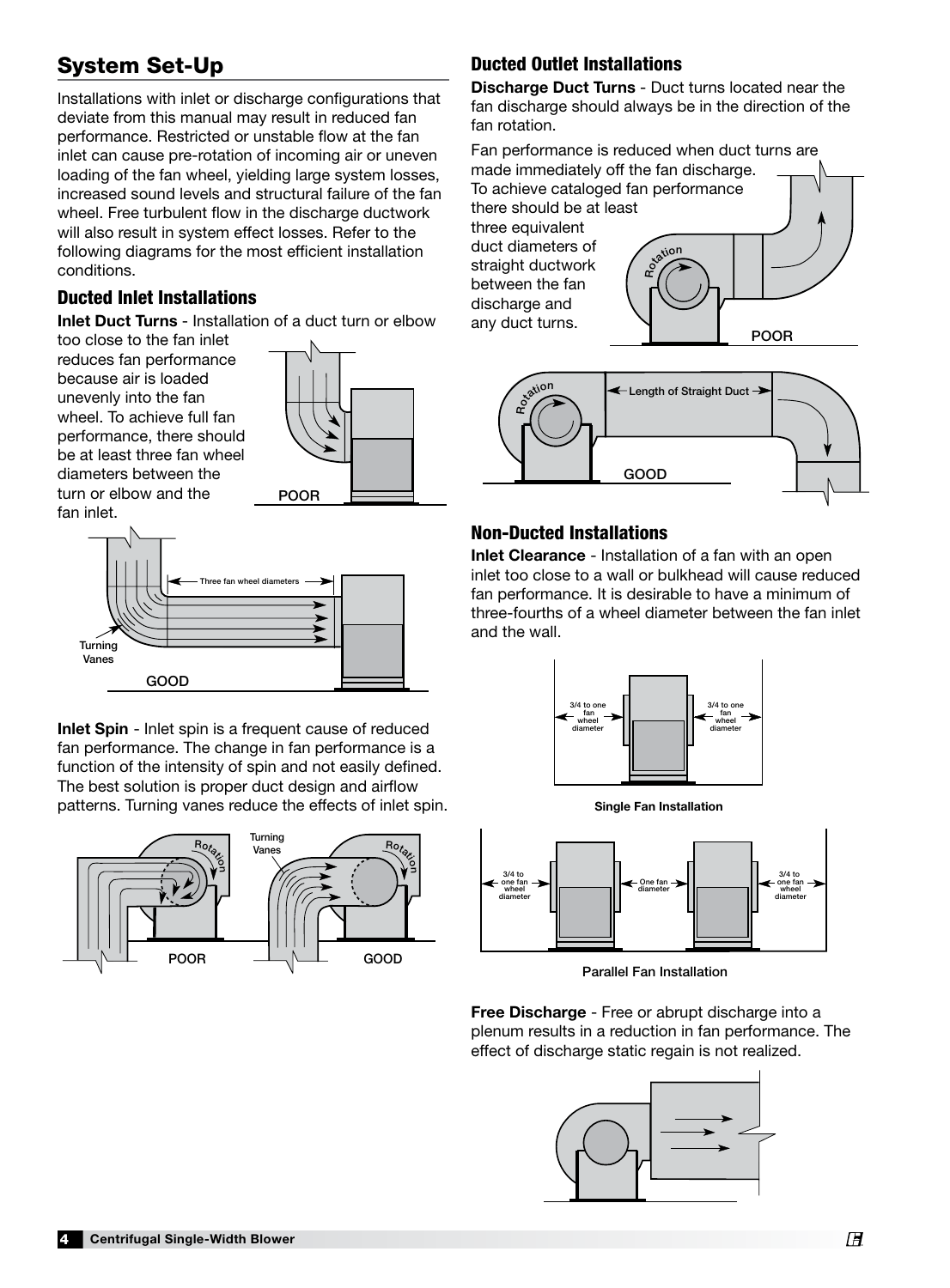# Installation

Move the fan to the desired location. Check and tighten fasteners throughout the unit and then fasten securely through mounting holes provided in the base angles. The unit must be set level (shimming may be necessary). Flexible duct connections and vibration isolators should be used where noise is a factor.

The motor voltage and ampere rating must be checked for compatibility with the electrical supply prior to final electrical connection. Supply wiring to the fan must be properly fused, and conform to local and national electrical codes.

#### Discharge Positions



The discharge is factory set as specified by customer order, however, certain sizes can be rotated to other discharge positions in the field if necessary. If rotating the fan housing, accommodations may need to be made for the fan to drain properly. Removal of the housing bolts allows the discharge to be rotated to the clockwise positions above. For DB discharge position, a portion of the frame angle must be removed.

Fan rotation is always specified from the drive side of the housing.

## Method for Centering Wheel

On belt drive units, centering can be accomplished by (a) loosening the inlet cone bolts to move the inlet cone or by (b) loosening the bearings in order to move the shaft. Wheel and inlet cone overlap can be adjusted by loosening the wheel hub set screws and moving the wheel to the desired position. Tighten all fasteners and set screws securely and realign drive pulleys after adjustment.

## V-Belt Drive Installation

- 1. Remove the protective coating from the end of the fan shaft using mineral spirits or another similar solvent. Check to ensure that the shaft is free of nicks and burrs.
- 2. Slide sheaves on shafts. Do not drive sheaves on as this may result in bearing damage.
- 3. Align fan and motor sheaves with a straight edge or string and tighten.
- 4. Place belts over sheaves. Do not pry or force belts, as this could result in damage to the cords in the belts.
- 5. Adjust the tension until the belts appear snug. Run the unit for a few minutes and allow the belts to "set" properly.



6. With the fan off and disconnect locked out, adjust the belt tension by moving the motor pivot plate. When in operation, the tight side of the belts should be in a straight line from sheave to sheave with a slight bow on the slack side.

## Alignment of Pulleys and Belts

Check pulleys and belts for proper alignment to avoid unnecessary belt wear, noise, vibration and power loss. Motor and drive shafts must be parallel and pulleys in line as shown in Figure 1.



Figure 1

To avoid motor overheating and possible burnout, motor load amperes should always be checked and compared to nameplate rating when fan speed is increased.

## Wheel Rotation

rotation will result in reduced air performance, increased motor loading and possible motor burnout. Rotation direction of the wheel is critical. Incorrect

Check wheel rotation by momentarily energizing the

unit and noting if rotation is in the same direction as the airflow at the outlet and conforms to the rotation decal affixed to the unit.

Wheels as viewed from the drive side:

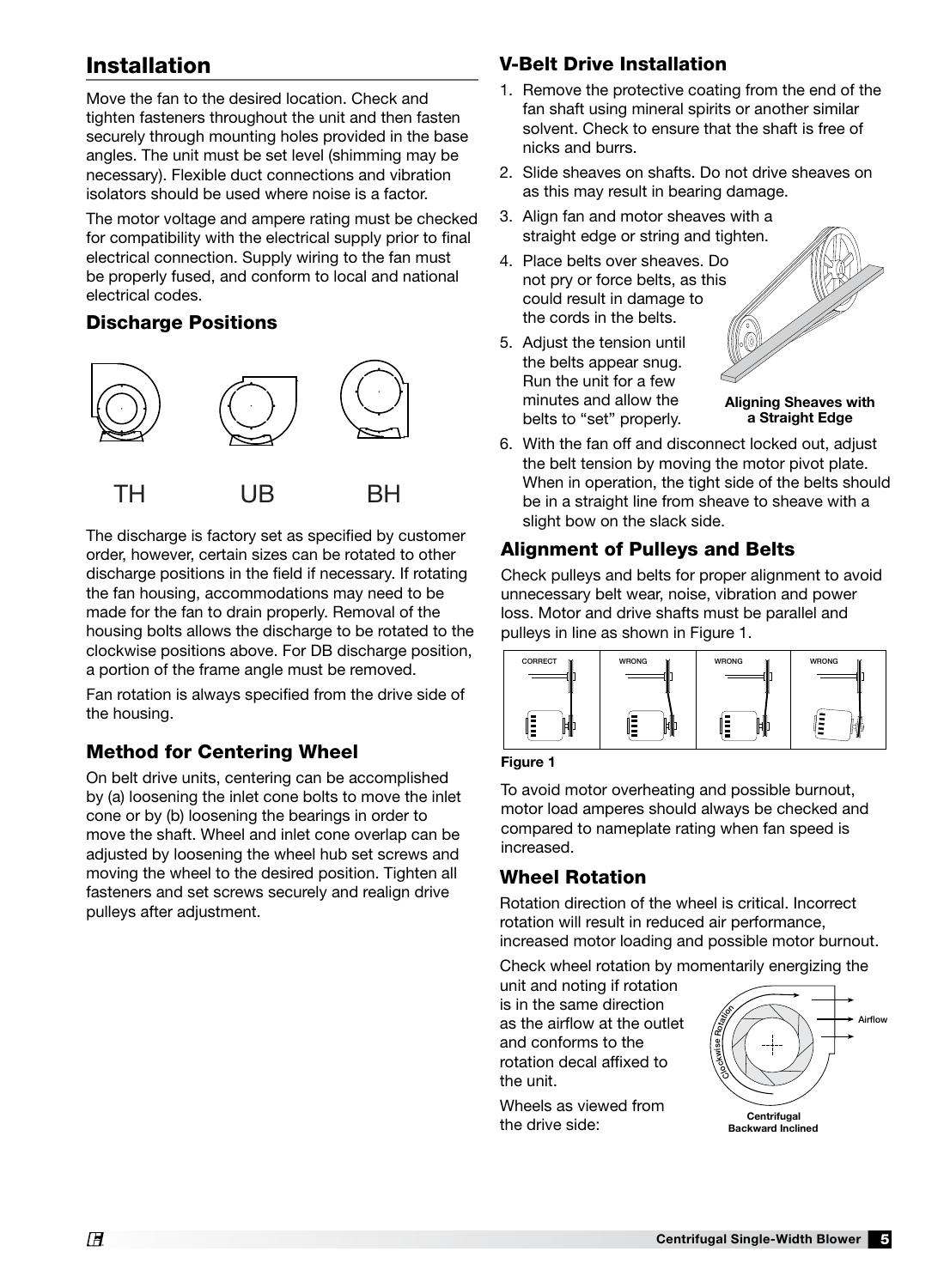# Unit Start-Up

## WARNING

Disconnect and secure to the OFF position all electrical power to the fan prior to inspection or servicing. Failure to comply with this safety precaution could result in serious injury or death.

## Visual Inspection of Equipment

The equipment type and arrangement should be verified as ordered at once when it arrives at the job site. When a discrepancy is found, the local representative must be notified immediately so that corrective action may be investigated, also verify electrical conformance to specifications. Unauthorized alterations and unauthorized backcharges will not be recognized by the fan manufacturer.

After the unit has been assembled, installed and all utilities have been hooked up, the unit is now ready for operation.

## Check

Before starting the unit, check the following:

- 1. Disconnect and lock-out all power switches to fan.
- 2. Check all fasteners, set screws and locking collars on the fan, bearings, drive, and accessories for tightness.
- 3. Rotate the fan wheel by hand and assure no parts are rubbing.
- 4. Check for bearing alignment and lubrication.
- 5. Check the V-belt drive for proper alignment and tension.
- 6. Check all guarding (if supplied) for being securely attached and not interfering with rotating parts.
- 7. Check operation of variable inlet vanes or discharge dampers (if supplied) for freedom of movement.
- 8. Check all electrical connections for proper attachment.
- 9. Check housing and ductwork, if accessible, for obstructions and foreign material that may damage the fan wheel.

# Additional Steps for Initial Start-Up

1. Check for proper wheel rotation by momentarily energizing the fan. Access to view the wheel can be gained through the blower housing access panel.

One of the most frequently encountered problems are motors that are wired to rotate the wheel in the wrong direction. This is especially true with 3-phase installations where the motor will run in either direction, depending on how it has been wired. To reverse rotation of a 3-phase motor, interchange

any two of the three electrical leads. Single phase motors can be reversed by changing internal connections as described on the motor label or wiring diagram.



Many of these conditions can be discovered by careful observation.

Refer to the troubleshooting section of this manual for

corrective actions. If observation cannot

- 2. Fans with multi-speed motors should be checked on low speed during initial start-up.  $\mathsf{S}$ iai the wheels on the scroll outline. The forward curve  $\mathsf{S}$
- 3. Check for unusual noise, vibration or overheating of bearings. Refer to the "Troubleshooting" section of this manual if a problem develops.
- 4. Grease may be forced out of the bearing seals during initial start-up. This is a normal self-purging feature for the type of bearing used on this product.

#### Vibration

On start-up and during operation, the unit should operate smoothly with minimal vibration. It is possible that a higher degree of vibration may be experienced. Excessive vibration if left unchecked, can cause a multitude of problems, including structural and/or component failure. The most common sources of vibration are listed.

#### Common Sources of Vibration

- 1. Wheel Unbalance
- 2. Drive Pulley Misalignment
- 3. Incorrect Belt Tension
- 4. Bearing Misalignment
- 5. Mechanical Looseness
- 6. Faulty Belts
- 7. Drive Component Unbalance
- 8. Poor Inlet/Outlet Conditions
- 9. Foundation Stiffness

locate the source of vibration, a qualified technician using vibration analysis equipment should be consulted. If the problem is wheel unbalance, in-place balancing can be done through the access panel located on the side of each fan's tubular housing. Any correction weights added to the wheel should be welded to either the wheel back (single-plane balance) or to the wheel back and wheel cone (two-plane balance).

6 Centrifugal Single-Width Blower ®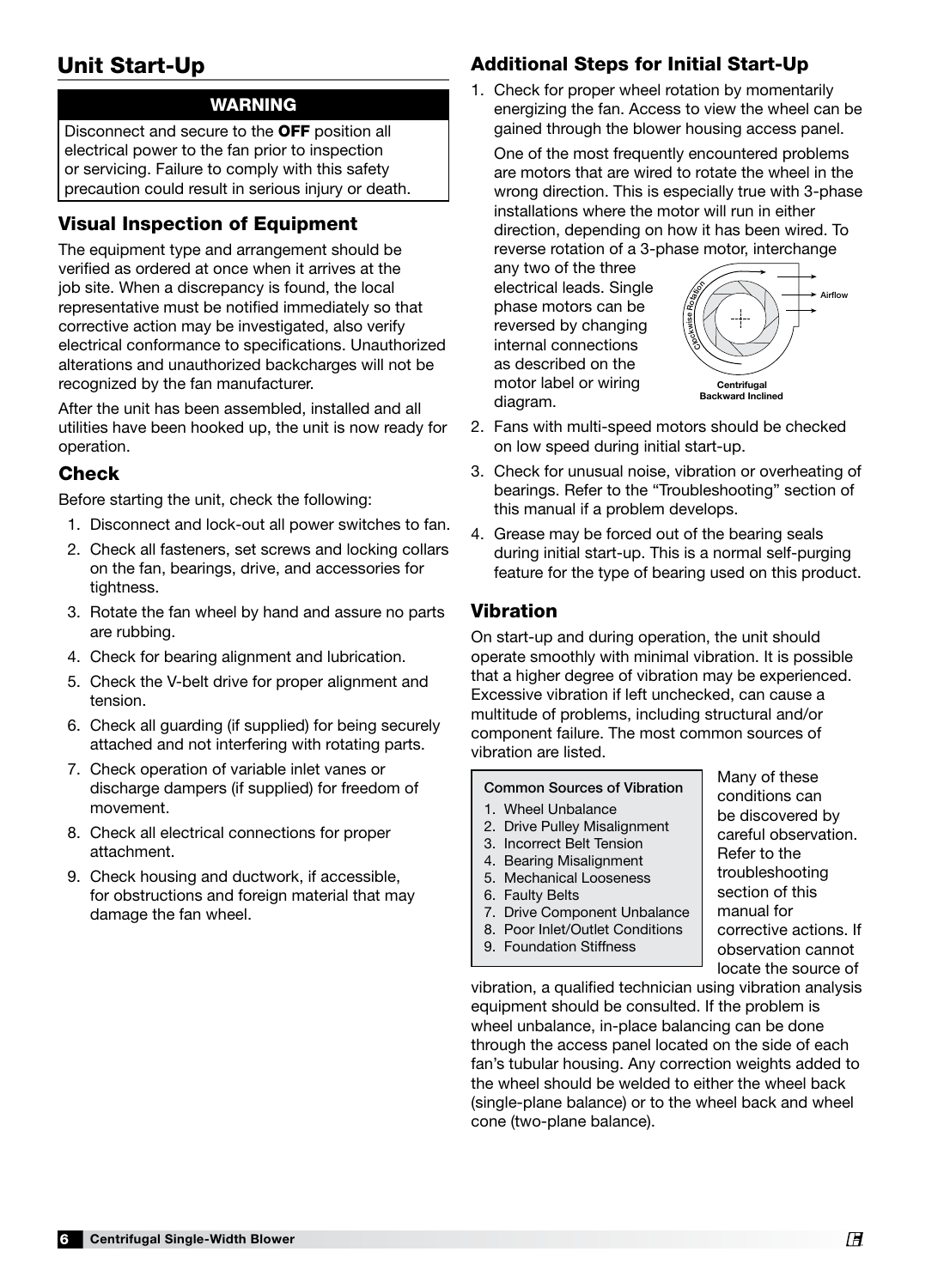## Routine Maintenance and **Operation**

#### **CAUTION**

When performing any service to the fan, disconnect the electrical supply and secure fan impeller.

Once the unit has been put into operation, a routine maintenance schedule should be set up to accomplish the following:

- 1. Lubrication of bearings and motor.
- 2. Wheel, housing, bolts and set screws on the entire fan should be checked for tightness.
- 3. Any dirt accumulation on the wheel or in the housing should be removed to prevent unbalance and possible damage.
- 4. Inspect fan impeller and housing looking for fatigue, corrosion, or wear.

#### Fan Operation

All fans should be run every thirty (30) days, or at least "bumped" every thirty days. It is preferred that each fan is run as this causes all electrical and mechanical components to get up to temperature, displacing any formed condensation, redistributes load on bearings, and redistributes grease in the bearings (motor and shaft bearings).

#### CAUTION

When operating conditions of the fan are to be changed (speed, pressure, temperature, etc.), consult manufacturer to determine if the unit can operate safely at the new condition.

## Belt Drive Maintenance

V-belt drives must be checked on a regular basis for wear, tension, alignment and dirt accumulation. Premature or frequent belt failures can be caused by improper belt tension (either too loose or too tight) or misaligned sheaves. Abnormally high belt tension or drive misalignment will cause excessive bearing loads and may result in failure of the fan and/or motor bearings. Conversely, loose belts will cause squealing on start-up, excessive belt flutter, slippage and overheated sheaves. Either excessively loose or tight belts may cause fan vibration.

When replacing V-belts on multiple groove drives all belts should be changed to provide uniform drive loading. Use a set of matched belts whenever possible. Do not pry belts on or off the sheave. Loosen belt tension until belts can be removed by simply lifting the belts off the sheaves. After replacing belts, ensure that slack in each belt is on the same side of the drive. Belt dressing should never be used.

Do not install new belts on worn sheaves. If the sheaves have grooves worn in them, they must be replaced before new belts are installed.

The proper tension for operating a V-belt drive is the lowest tension at which the belts will not slip at peak load conditions. Belts are adjusted by raising or lowering the motor

pivot plate. For initial tensioning, the proper belt deflection halfway between sheave centers is 1/64-inch for each inch of belt span.



For more information about measuring belt tension, refer to Greenheck's Product Application Guide, FA/127-11, Measuring Belt Tension, found online at www.greenheck.com in the library section.

Check belt tension two times during the first 24 hours of operation and periodically thereafter.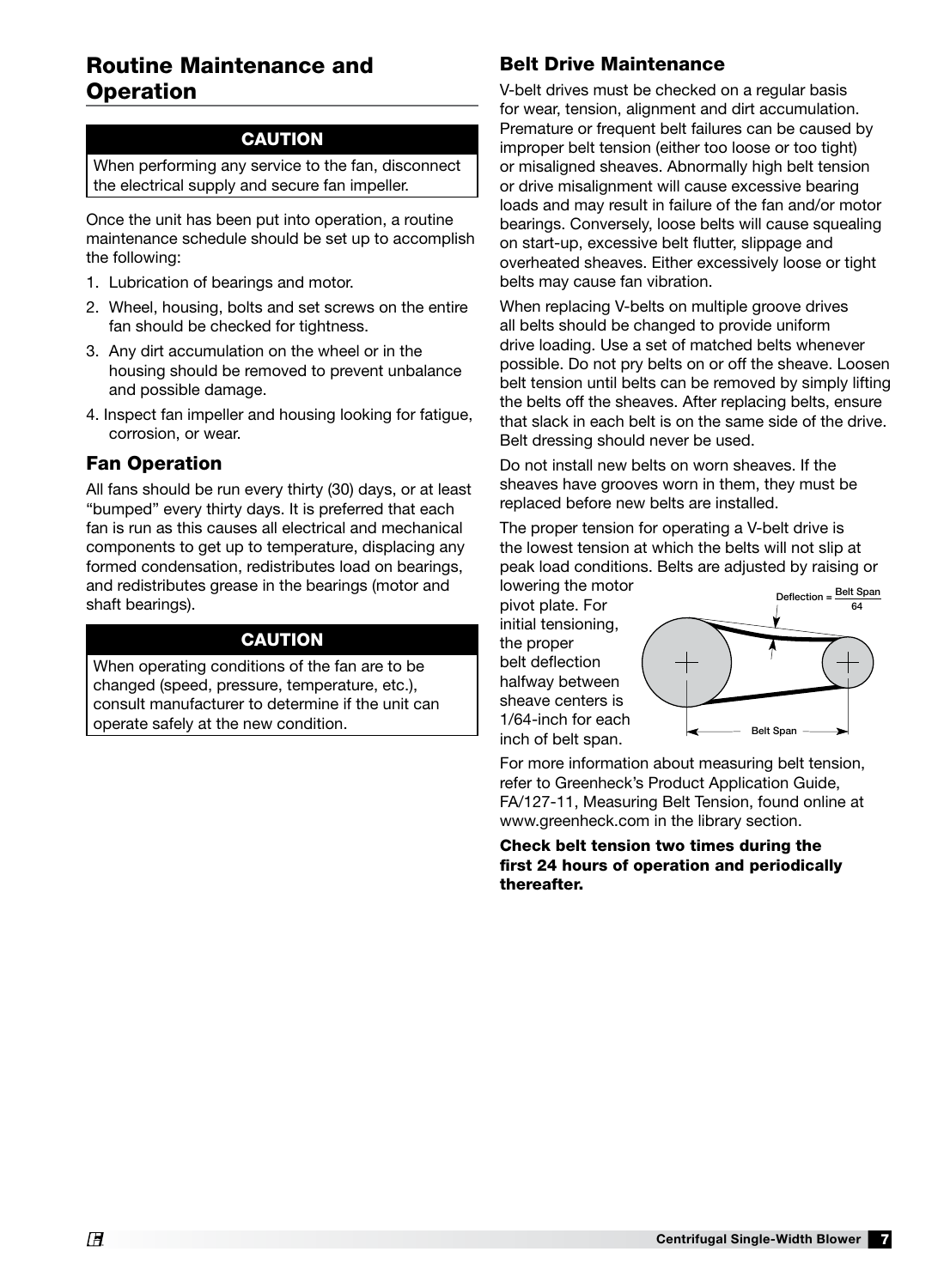## Bearing Lubrication Schedule

Shaft bearings are the most critical moving part of a fan. Therefore, special attention should be given to keeping the bearings clean and well lubricated. Proper lubrication provides for reduction in friction and wear, transmission and dissipation of heat, extended bearing life and prevention of rust.

In order for a lubricant to fulfill these tasks, the proper grease applied at regular intervals is required. See the recommended bearing lubrication schedule below.

| <b>Recommended Bearing Lubrication Schedule</b><br><b>Relubrication Schedule in Months</b> |                          |                |           |           |           |  |  |  |
|--------------------------------------------------------------------------------------------|--------------------------|----------------|-----------|-----------|-----------|--|--|--|
| <b>Standard Grease</b>                                                                     |                          |                |           |           |           |  |  |  |
| Fan                                                                                        | <b>Bearing Bore (mm)</b> |                |           |           |           |  |  |  |
| <b>RPM</b>                                                                                 | $20 - 25$                | $30 - 35$      | $40 - 45$ | $50 - 55$ | $60 - 65$ |  |  |  |
| To 250                                                                                     | 12                       | 12             | 12        | 12        | 12        |  |  |  |
| 500                                                                                        | 12                       | 12             | 11        | 10        | 8         |  |  |  |
| 750                                                                                        | 12                       | 9              | 8         | 7         | 6         |  |  |  |
| 1000                                                                                       | 12                       | $\overline{7}$ | 6         | 5         | 4         |  |  |  |
| 1250                                                                                       | 12                       | 6              | 5         | 4         |           |  |  |  |
| 1500                                                                                       | 12                       | 5              | 4         | 3         |           |  |  |  |
| 2000                                                                                       | 12                       | 3              | 3         | 2         |           |  |  |  |
| 2500                                                                                       | 12                       | 2              | 2         |           |           |  |  |  |
| 3000                                                                                       | 12 <sup>2</sup>          | $\overline{2}$ |           |           |           |  |  |  |
| 3500                                                                                       | 12                       |                |           |           |           |  |  |  |
| 4000                                                                                       | 12                       |                |           |           |           |  |  |  |
| 5000                                                                                       | 12 <sup>2</sup>          |                |           |           |           |  |  |  |
| Replenishing<br>Quantity<br>(qms)                                                          | 2.5                      | 4.5            | 6         | 8         | 10.5      |  |  |  |

- Lubrication interval is based on 12 hour per day operation and maximum 80°C housing temperature. For 24 hour per day operation, the interval should be cut in half.
- Lubricant should be added with the shaft rotating and until clean grease is seen purging from the bearing. The lubrication interval may be modified based on the condition of the purged grease. If bearing is not visible to observe purged grease, lubricate with number of shots indicated in chart for bore size.
- For conditions including high temperatures, moisture, dirt or excessive vibration, consult the factory for a specific lubrication interval for your application.
- Factory recommends VT307 lubricant.

In addition to lubricating the bearings at specified intervals, adapter sleeves and locking collar should be checked for tightness. A bearing collar which has loosened will cause premature failure of the fan shaft. Fasteners attaching the bearings to the drive frame should also be checked.

#### Wheel and Fastener Maintenance

Wheels require very little attention when exhausting clean air, however, air heavily laden with grease or dirt will tend to accumulate on the wheel causing unbalance. Wheels exhausting dirty or grease-laden air require frequent cleaning to assure smooth and safe operation.

All fasteners, including set screws in the bearing collars, should be checked for tightness each time maintenance checks are performed.

A proper maintenance program will help preserve the performance and reliability designed into the fan.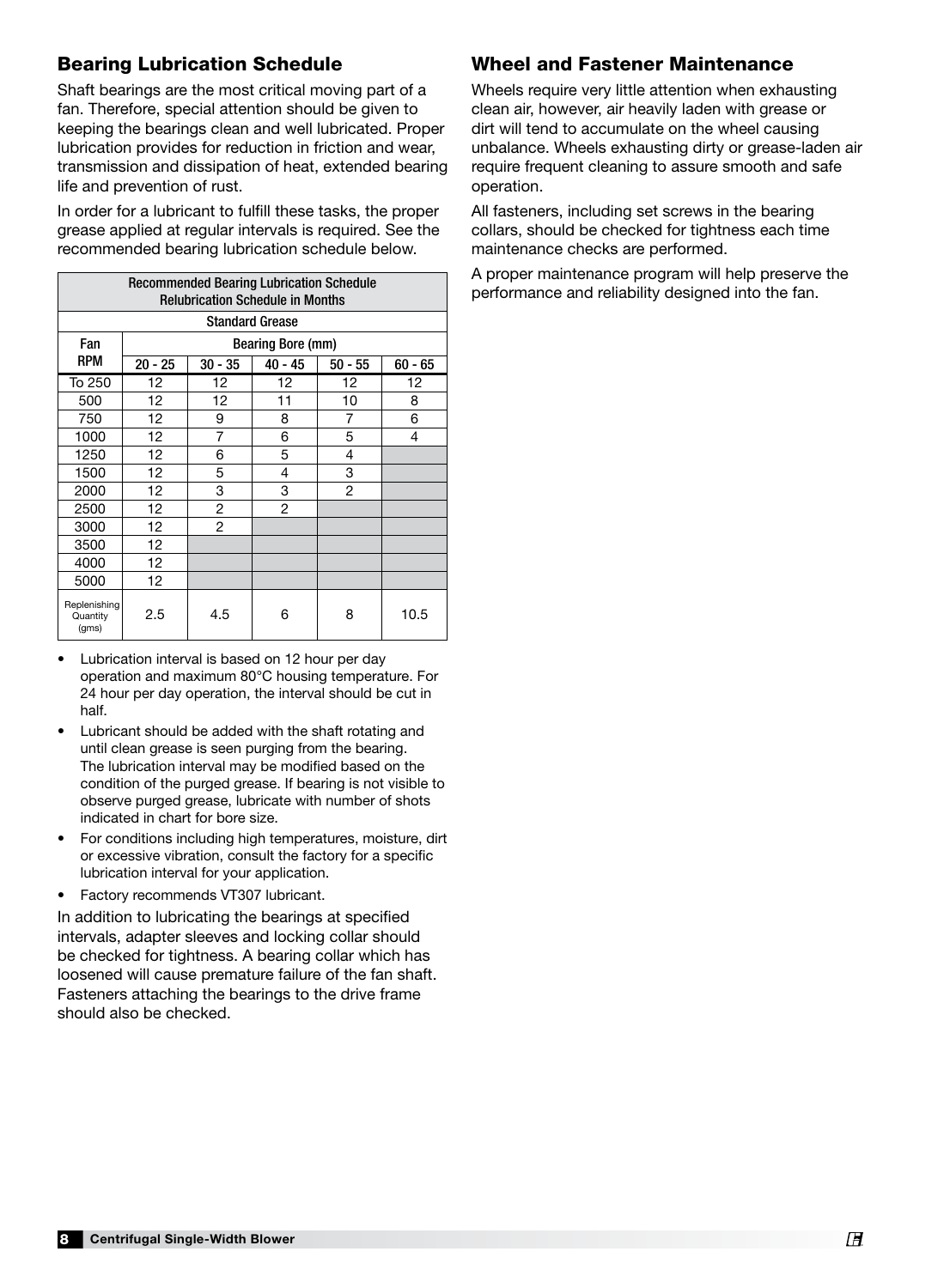# Bearing Replacement

The intent of this procedure is to allow a field service technician to replace bearings with the fan remaining in place in its intended application. All work can be conducted by accessing the bearings by either removing a shaft guard, a weatherhood or working under a weatherhood (if applicable). This is dependent on the size of the unit. This procedure assumes the power source has been locked out prior to removing guards and covers, belts and pulleys have been loosened and removed properly and extended lubrication lines have been disconnected at the bearing. In some cases, it may be necessary to remove the fan inlet cone and wheel if the bearings cannot be removed due to corrosion or damage.

#### Bearing Removal

This procedure assumes proper safety measures have been taken.

- Read and follow all instructions carefully.
- Disconnect and lockout power before installation and maintenance.
- Driven sheaves and belts have already been removed.
- Arr. 3 fans (if applicable) will need the inlet ducting removed to access the non-drive bearing removal.
- Shaft black coating can be removed with a solvent similar to a brake/carburetor cleaner.
- 1. Scribe a line around the shaft by both bearings and around the bearing base to the bearing support or write down the measurement from the end of the shaft to the bearings. This will help in repositioning the new bearing and wheel cone overlap.
- 2. Follow the bearing manufacturers' procedures for removal and installation.
- 3. Before removing the bearing bolts, make sure the shaft is supported slightly. Remember to consider the wheel weight on the shaft. (Arr. 3 may need the wheel to be suspended through an access door on top of the fan.)
- 4. Remove both bearings from the shaft and clean/ remove any burrs using an emery cloth or file.
- 5. Clean mounting surface of any dirt or grease.

#### Bearing Installation

- 1. Before installing, read bearing manufacturers' procedures. Before putting the new bearings on the shaft, you may need to break what is called swivel torque on the bearings (depending on style of bearing). This is done by holding the bearing housing securely and being able to move the inner bearing race around freely.
- 2. Apply light film of oil on shaft, then gently slide the new bearings onto the shaft.

# Do not hammer bearing onto shaft!

- 3. Align bearings on shaft with the previous scribe marks that are on the shaft and lock bearing to shaft.
- 4. Put bolts into mounting surface and bearings. Do not tighten.
- 5. Remove blocks if shaft is supported. (Arr. 3 release the weight of the wheel onto the bearing).
- 6. Set bearings on support with the scribed marks locating the bearings. Make sure bearings are square and level with the shaft.
- 7. Tighten bolts and torque bearing bolts, bearing set screws/locking collars as per bearing manufacturers' procedures.
- 8. Rotate shaft by hand to help allow the bearings to help set in. Also at this time, listen for any unusual noises such as wheel rubbing on cone and any bearing noise.
- 9. Connect extended lube lines in new bearings if needed.
- 10. Reinstall the drive sheaves and belts. Check the belt alignment.
- 11. Make sure to reinstall all guards and follow proper safety measures before starting up the fan.

## Motors

Motor maintenance is generally limited to cleaning and lubrication. Cleaning should be limited to exterior surfaces only. Removing dust and grease buildup on the motor housing assists proper motor cooling. Never wash-down motor with high pressure spray.

Greasing of motors is only intended when fittings are provided. Many motors are permanently lubricated for life and require no further lubrication. Motors supplied with grease fittings should be greased in accordance with the motor manufacturer's recommendations.

Consult fan manufacturer for instructions on the removal of replacement motors.

It is recommended to select VFD compatible motors for CSB fans and connect the motors through a VFD controller to avoid sudden torque on the impeller, and the belts ensuring soft start and safe operation.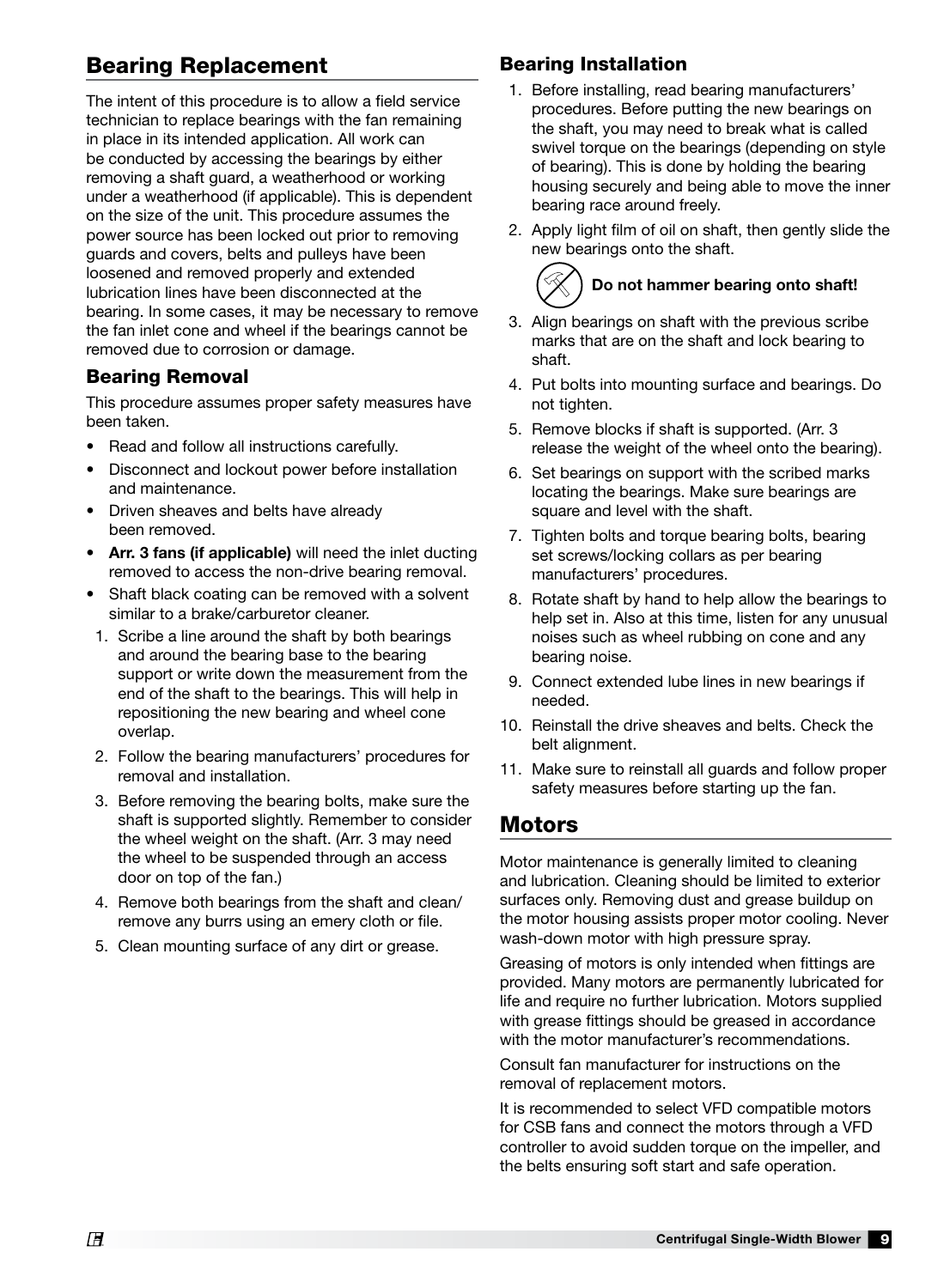# Troubleshooting

#### WARNING

Before taking any corrective action, make certain unit is not capable of operation during repairs.

| Problem                      | Cause                                                           | <b>Corrective Action</b>                                                                                                                                                              |  |  |
|------------------------------|-----------------------------------------------------------------|---------------------------------------------------------------------------------------------------------------------------------------------------------------------------------------|--|--|
|                              | Wheel Rubbing Inlet                                             | Adjust wheel and/or inlet cone.<br>Tighten wheel hub or bearing collars on shaft.                                                                                                     |  |  |
| <b>Excessive Noise</b>       | <b>V-Belt Drive</b>                                             | Tighten sheaves on motor/fan shaft. Adjust belt tension.<br>Align sheaves properly (see procedure).<br>Replace worn belts or sheaves.                                                 |  |  |
|                              | <b>Bearings</b>                                                 | Replace defective bearing(s). Lubricate bearings.<br>Tighten collars and fasteners.                                                                                                   |  |  |
|                              | <b>Wheel Unbalance</b>                                          | Clean all dirt off wheel. Check wheel balance.                                                                                                                                        |  |  |
| Low CFM                      | Fan                                                             | Check wheel for correct rotation.                                                                                                                                                     |  |  |
|                              | Duct System                                                     | Higher pressure than design. Filters need replacement.                                                                                                                                |  |  |
|                              | Fan                                                             | Decrease fan speed.                                                                                                                                                                   |  |  |
| <b>High CFM</b>              | Duct System                                                     | Resize ductwork. Access door, filters, dampers not<br>installed.                                                                                                                      |  |  |
| <b>Static Pressure Wrong</b> | Duct system has more<br>or less restriction than<br>anticipated | Remove obstructions in system. Use correction factor to<br>adjust for temperature/altitude. Resize ductwork. Clean<br>filters/coils. Change fan speed.*                               |  |  |
|                              | Fan                                                             | Check rotation of wheel. Reduce fan speed.                                                                                                                                            |  |  |
| High Motor Amp Draw          | Duct System                                                     | Resize ductwork. Check proper operation of isolation and<br>bypass dampers. Check filters and access doors.                                                                           |  |  |
|                              | <b>Electrical Supply</b>                                        | Check fuses/circuit breakers. Check for switches turned<br>off or disconnected. Check for correct supply voltage.                                                                     |  |  |
| Fan Doesn't Operate          | <b>Drive</b>                                                    | Check for broken belts. Tighten loose pulleys.                                                                                                                                        |  |  |
|                              | Motor                                                           | Assure motor is correct horsepower and not tripping<br>overload protector.                                                                                                            |  |  |
|                              | Lubrication                                                     | Check for excessive or insufficient grease in the bearing.                                                                                                                            |  |  |
| <b>Overheated Bearing</b>    | Mechanical                                                      | Replace damaged bearing. Relieve excessive belt tension.<br>Align bearings. Check for bent shaft.                                                                                     |  |  |
|                              | <b>Belts</b>                                                    | Adjust tightness of belts. Replacement belts should be a<br>matched set.                                                                                                              |  |  |
| <b>Excessive Vibration</b>   | System Unbalance                                                | Check alignment of shaft, motor and pulleys. Adjustable<br>pitch pulleys with motors over 15 hp are especially<br>prone to unbalance. Check wheel balance, rebalance if<br>necessary. |  |  |

\* Always check motor amps and compare to nameplate rating. Excessive fan speed may overload the motor and result in motor failure. Do not exceed the maximum cataloged rpm of the fan.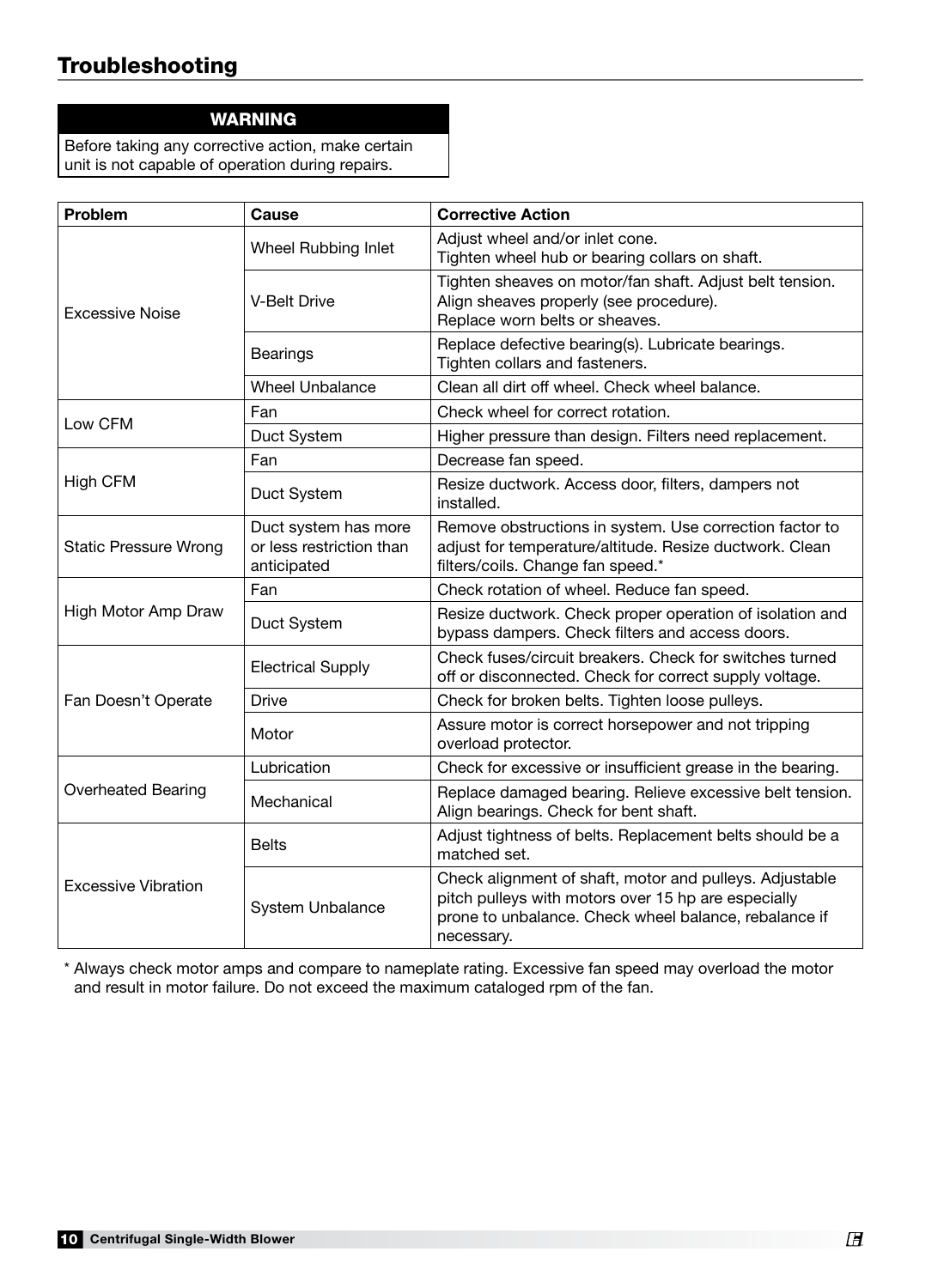# **Maintenance Log**

| Date _____________________ Time _______________________ AM/PM                                                                                                                         |  |                                                                    |  |
|---------------------------------------------------------------------------------------------------------------------------------------------------------------------------------------|--|--------------------------------------------------------------------|--|
|                                                                                                                                                                                       |  |                                                                    |  |
| Date _____________________ Time _______________________ AM/PM                                                                                                                         |  |                                                                    |  |
| Date _______________________ Time ________________________ AM/PM                                                                                                                      |  |                                                                    |  |
| <u> 1989 - John Stein, mars and de final de la provincia de la provincia de la provincia de la provincia de la p</u><br>Date _____________________ Time _______________________ AM/PM |  |                                                                    |  |
| Date _______________________ Time ________________________ AM/PM                                                                                                                      |  | Date ________________________ Time _________________________ AM/PM |  |
|                                                                                                                                                                                       |  | Date ________________________ Time _________________________ AM/PM |  |
|                                                                                                                                                                                       |  |                                                                    |  |